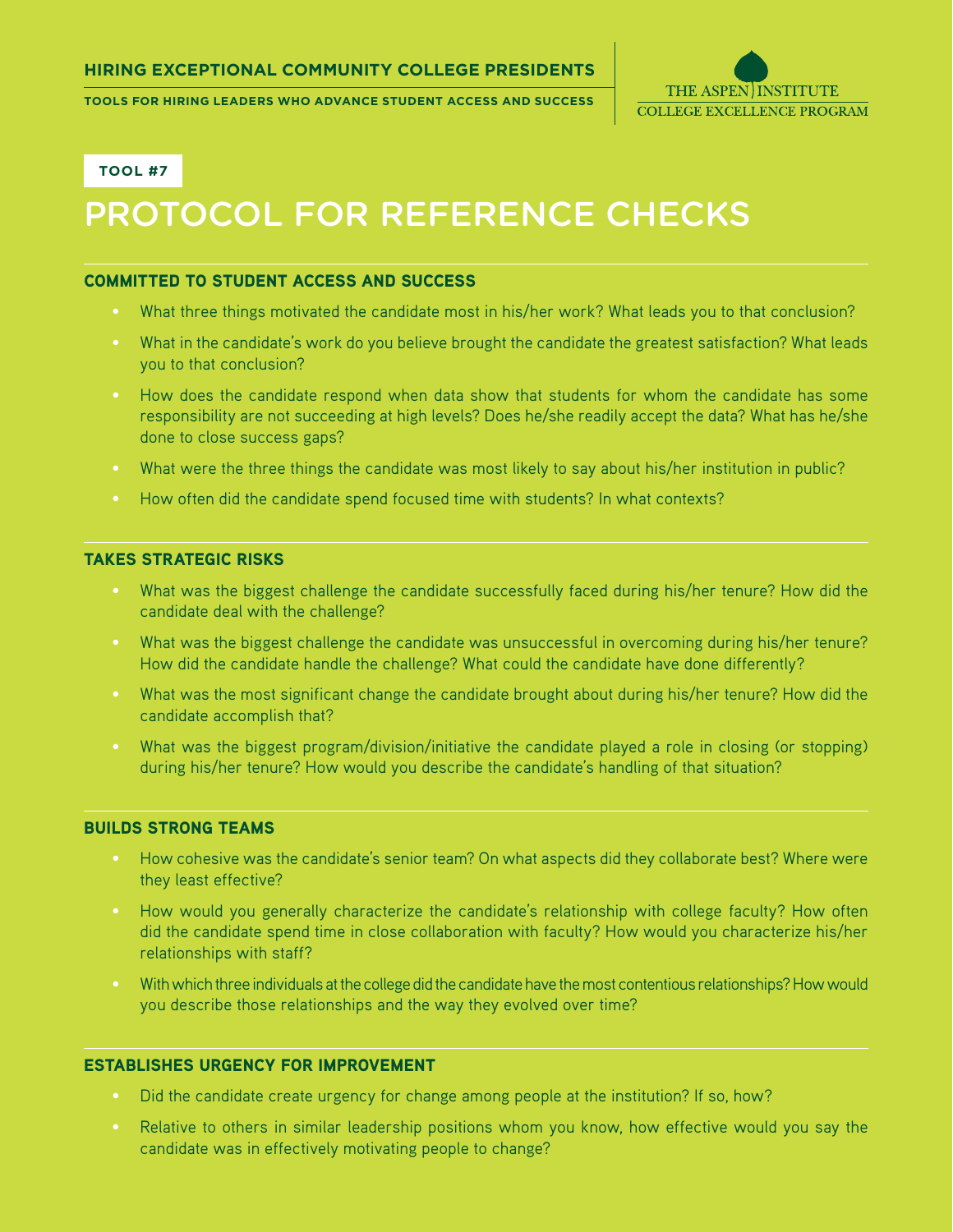# **Protocol for Reference Checks**

(page 2 of 3)

# Plans Lasting Internal Change

- What was the candidate's role in the strategic planning and/or reaccreditation processes? Was it run out of (or through) the candidate's office?
- To what extent would you say the candidate has contributed to positively changing the college's culture? How deep has change led by the candidate run?
- Were strategic plans the candidate led (or participated in) successful? Why or why not? What was the candidate's role in that success?

#### Results-Oriented

- How did the candidate's major change initiatives stand up to evaluation? Were they effective? If not, how did he/she respond?
- What is the candidate's record of ensuring that his/her major initiatives continuously improved? What leads you to that conclusion?
- How did the candidate use data to focus others on ongoing priorities? In what contexts did the candidate use them?

#### Communicates Effectively

- Relative to college presidents you admire, how would you rate the candidate's communication abilities? As a communicator of ideas? As a listener?
- Was the candidate able to communicate in ways that influenced stakeholders to support key strategic objectives?
- Can you point to specific successes and shortcomings the candidate had in communicating with college faculty and other internal stakeholders? With board members? With policymakers and members of the community?

# Financial and Operational Ability

- Relative to others in similar roles, how would you rate the candidate's ability to lead organizations to effective implementation of programs and policies?
- Please provide an example of a role the candidate played in leading implementation of a complex project or difficult change. Did the initiative succeed? Did it create lasting success?
- How did the candidate fare in keeping budgets balanced? Did he/she succeed (or struggle) more on the revenue-raising or expenditures side? How so?
- How did the candidate allocate resources to achieve student access and success priorities?